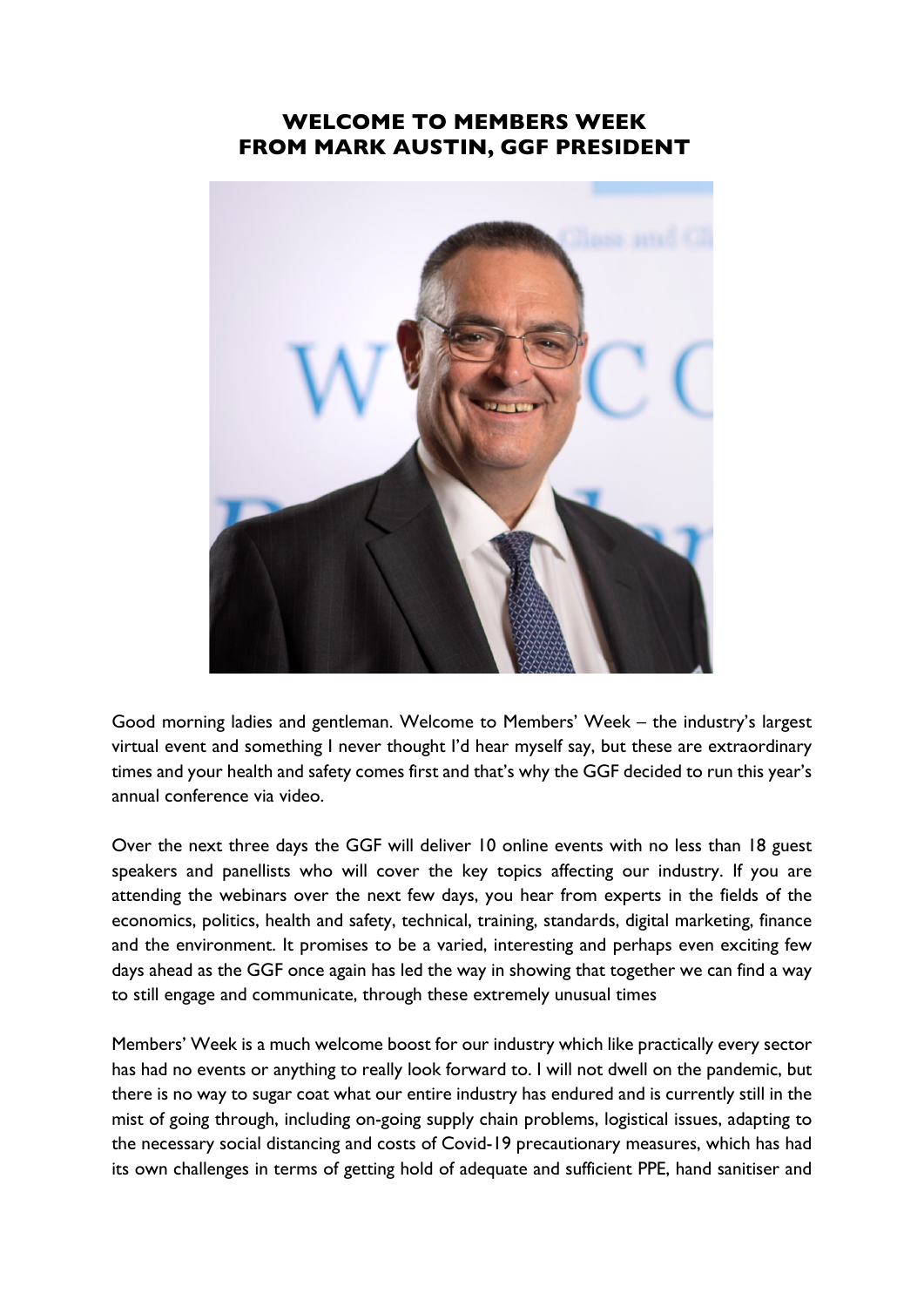screens etc., Thankfully, the GGF remained operational through COVID and worked closely with Members, Government and health and safety experts to provide good safe guidance to help the industry follow the restrictions and operate safely. That's proved a great help, but we still have our work cut out for the future and until a vaccine is found, the new normal will be about us all taking responsibility and carrying out the appropriate steps to make sure we can live and work safely.

Personally and for the record, I was very proud of the way the GGF Management and staff have rallied round throughout the COVID-19 pandemic, taking steps before the actual lockdown to pre-empt one should it come, to ensure that GGF Members were still able to make contact and receive help and support. Many of the Managers and staff worked long extra hours and weekends for no extra pay, something for which I wish to formally thank them on behalf of all members and clients connected to the GGF and its group of commercial subsidiary companies including FENSA, BFRC, InstallSure RISA and Borough IT. It has been an incredible effort all round.

Back to today and I am delighted to welcome the GGF Board to Members Week, and in particular our two new Board members Richard Sellman and Paul Kellett. Both have joined at arguably our most difficult time but their work so far in a relatively short space of time has been considerable, in particular with the Strategic Working Group which came about after the Chairpersons' Forum which we held in February this year.

The Chairpersons' Forum was set up to improve communications between the GGF Board and GGF Chairs of the specialist technical groups, committees, regions and countries. The Forum was attended by 95% of the GGF Chairs, a great turnout and I thank all the Chairs for their time and input into the making the Forum a productive event. Their views on behalf of their groups were listed and further discussed by a Strategic Working Group made up of 6 Chairs who distilled the points made into strategic and operational recommendations. No easy task and again I must thank them for the hard work and time put in to make the progress we've made on this front, which you will see when John Agnew, GGF Managing Director presents the outcomes of the Strategic Working Group later this morning.

Without stealing John's thunder, the Board will ensure the GGF's focus over the next 6-12 months will be all about helping and supporting all GGF Members during the recovery and the GGF will continue to invest in its Members' services. The plans are in place and in action, so that when we do reach the end of the tunnel, the whole industry should be in a genuinely strong position to then kick-on once there is an up-turn.

Members' Week has a lot going and these three days are for you and you can take part using the Chat function and the Q&A function to ask questions. In the Open Forum later this morning you can verbally ask questions of the GGF to Myself, John Agnew, MD and the Board. With so much going on in our industry, I hope you find the presentations and debates stimulating and useful for your business. Thanks for joining us today and though I wish it was